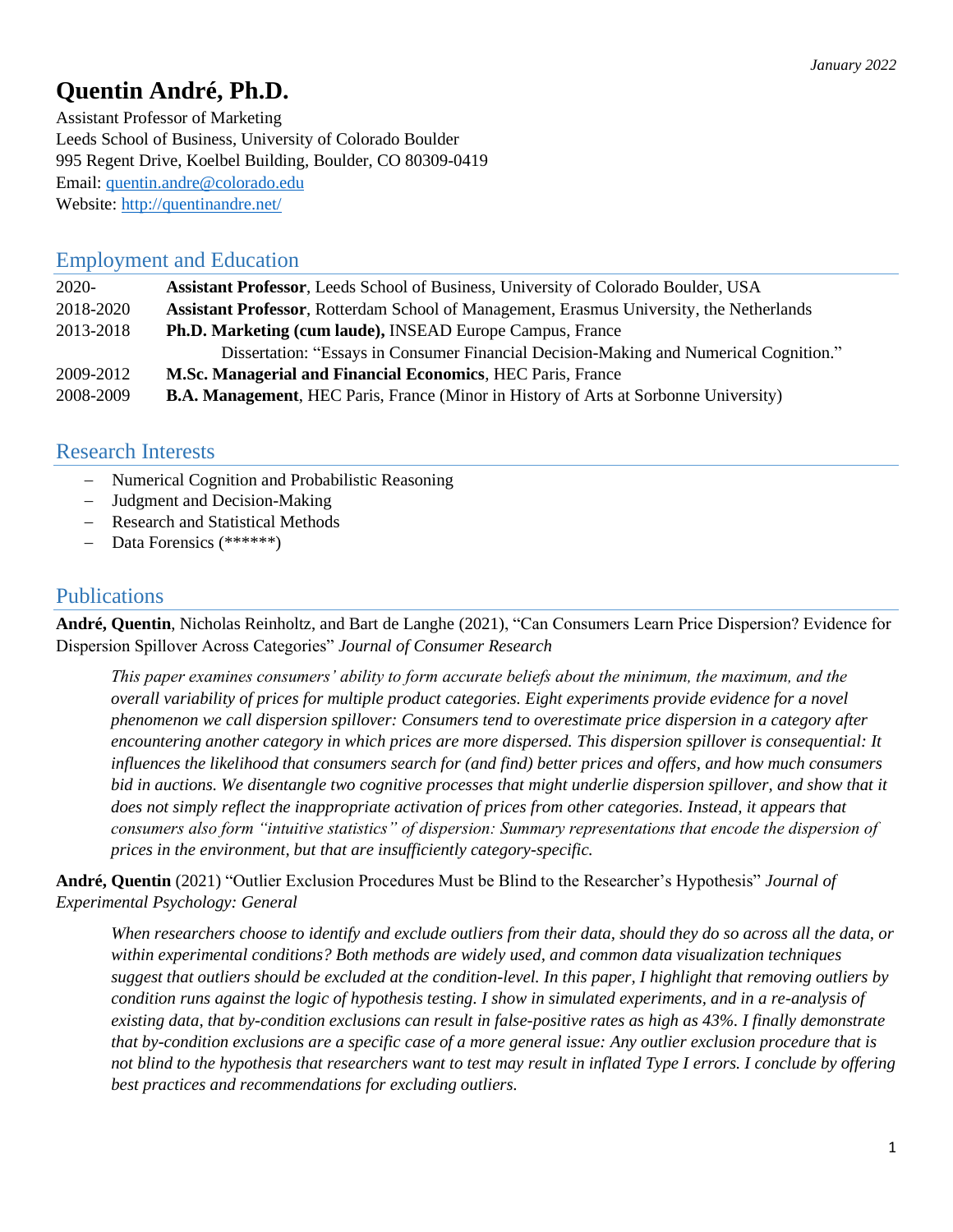**André, Quentin** and Bart de Langhe (2021), "How (Not) To Test Theory with Data: Illustrations from Walasek, Mullett and Stewart" *Journal of Experimental Psychology: General*

*In a response to André and de Langhe (2021), Walasek, Mullett and Stewart (2020) defend the link between decision by sampling and loss aversion. We take their response as an opportunity to emphasize three guiding principles when testing theory with data: 1) Look for data that are uniquely predicted by the theory, 2) Do not ignore data that contradict the theory, and 3) If an experiment is flawed, fix it. In light of these principles, we do not believe that Walasek, Mullett, and Stewart (2020) provide new insights about the origin and stability of loss aversion.* 

**André, Quentin** and Bart de Langhe (2021), "No Evidence for Loss Aversion Disappearance and Reversal in Walasek and Stewart (2015)" *Journal of Experimental Psychology: General*

*In an influential article published in the Journal of Experimental Psychology: General, Walasek and Stewart (2015) test an implication of decision by sampling theory: Loss aversion can disappear, and even reverse, depending on the distribution of gains and losses people have encountered. In this article, we show that the results reported in Walasek and Stewart (2015) emerge because the estimates of loss aversion are computed on different lotteries in different conditions. After correcting this error, we do not see evidence that loss aversion is shaped by the distribution of gains and losses that people have encountered.*

**André, Quentin**, Pierre Chandon, and Kelly H. Haws (2019), "Healthy Through Presence or Absence, Nature or Science?: A Framework for Understanding Front-of-Package Food Claims". *Journal of Public Policy and Marketing*

*Consumers intuitively categorize front-of-packaging claims displayed on food into 4 broad categories: (1) Claims about "removing negatives," (e.g., "Low Fat"), (2) claims about "adding positives," (e.g., "High vitamins"), (3) claims about "not adding negatives" (e.g., "GMO-free"), and (4) claims about "not removing positives" (e.g., "Unprocessed"). Each type of claim is associated with different beliefs about the healthiness, tastiness, and dieting properties of the food.*

**André, Quentin**, Ziv Carmon, Klaus Wertenbroch, Alia Crum, Douglas Frank, William Goldstein, Joel Huber, Leaf van Boven, Bernd Weber and Haiyang Yang (2018), "Consumer Choice and Autonomy in the Age of Artificial Intelligence and Big Data". *Customer Needs and Solutions*

*Drawing on diverse perspectives from marketing, economics, philosophy, neuroscience, and psychology, we explore how consumers' sense of autonomy in making choices affects their well-being. We discuss how new technologies may enhance or diminish consumers' perceptions of being in control of their choices and how feelings of control (or lack thereof) affect consumers' well-being. We suggest avenues for future research in the domain of choice, well-being, and consumer welfare.*

# Working Papers

Paolacci, Gabriele and **Quentin André**, "Uncertain Outcomes are Valued Less than Certain Outcomes" (second round at Management Science)

*Most theories of decision-making under risk assume that payoffs and probabilities are separable: The subjective value of a prospective outcome (the payoff) is assumed to be independent of the likelihood that the outcome will occur (the probability). In violation of this assumption, we show that people anticipate less utility from uncertain outcomes than from certain outcomes. Our results suggest that this effect does not simply reflect an aversion toward "weird" transactions: Instead, we argue that hypothetical outcomes are perceived as psychologically distant, which leads to muted reactions towards their utility. Finally, we show that our findings cast a new light on the phenomenon of risk aversion, and offer a solution to the paradoxical "uncertainty effect," whereby a risky prospect is valued less than its worst possible realization.*

**André, Quentin** and Bart de Langhe, "Slop(p)y Learning: When Market Trends Foster a False Sense of Understanding" (four studies collected, first draft in preparation)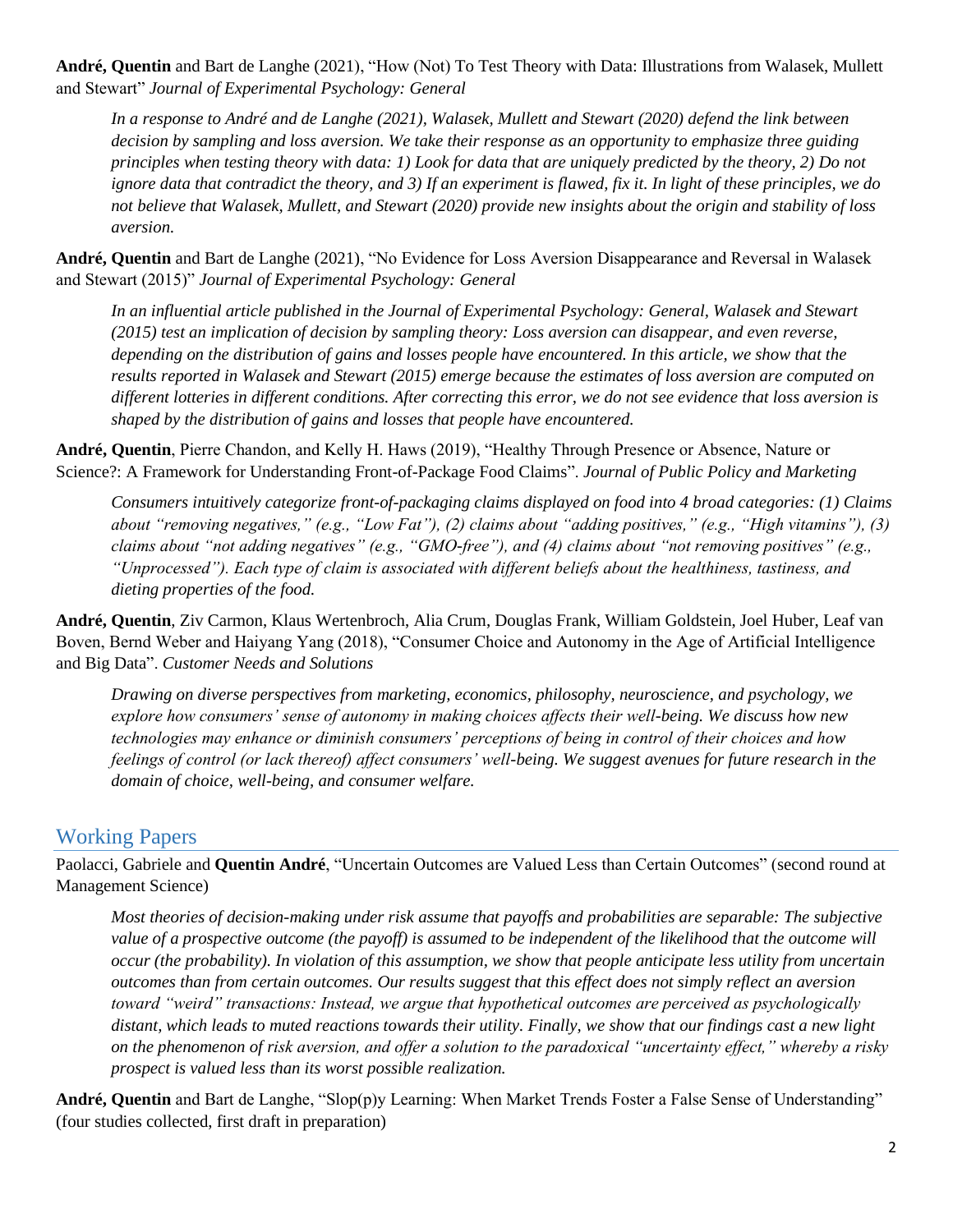*We demonstrate that the outcome bias (people's tendency to infer the quality of a decision from its outcome) can exacerbate illusory correlations. To do so, I designed and programmed a simulation in which people make repeated investment decisions, and are asked to learn the characteristics that are associated with higher returns. Unbeknownst to them, the payoffs are independent of their choices, and are manipulated to be increasing (vs. decreasing or flat) over time. We show that this manipulation of slope significantly increases people's confidence in how much they have learned, and makes them more confident in their ability to predict future outcomes.*

**André, Quentin**, Bart de Langhe, and Philip Fernbach, "Hipsters and Hillbillies: The Perils of Personas" (four studies collected, first draft in preparation)

*We show that personas (fictional profiles used to illustrate marketing segments) can lead to distorted perceptions of consumers' preferences. Across four experiments, we show that respondents who were asked to name two consumer segments and write personas about them exacerbate the behavioral differences between the two segments (an effect that we call amplification) and minimize the heterogeneity within each segment (an effect that*  we call compression). As a consequence, people's predictions about what consumers in the different segments *would prefer become less accurate.*

**André, Quentin**, Nicholas Reinholtz, and John G. Lynch Jr., "Restricted-Use Funds and Budgeting Decisions" (on hold)

*How do consumers budget when a part of their income is denominated in a category-restricted resource (e.g., food stamps)? Building on the mental accounting and categorization literature, we hypothesized that people endowed with a category-restricted resource would be averse to spending their unrestricted money on products of this category. To test this hypothesis, we developed a multi-round, interactive budgeting simulation. We find that people endowed with a food-restricted resource end up budgeting less on food than people who received an equivalent amount in unrestricted money.*

# Libraries and Software

#### **pypcurve: A library for p-curve analysis in Python**

− A Python implementation of Simonsohn, Simmons and Nelson's 'p-curve'

#### **Slop(p)y Investor: An interactive game illustrating how market trends can foster illusory learning**

- Experimental paradigm developed for André and de Langhe (working paper), written in React and Flask
- − Used to illustrate learning traps in MBA and EMBA classes at ESADE, RSM, and CU Boulder

#### **distBuilder: A Javascript library to add distribution builders to online and offline experiments**

- − Open-source implementation of the distribution builder method described in Goldstein and Rothschild (2014)
- − Documentation and source code available at<https://quentinandre.github.io/softwares/distributionbuilder/> (includes a ready-to-use Qualtrics implementation)

#### **pyprocessmacro: A Python 3 library to estimate moderation, mediation, and conditional processes**

- − Open-source rewrite of Andrew F. Hayes' "Process Macro" in Python
- Documentation and source code available at<https://quentinandre.net/software/pyprocessmacro/>

#### **pypsrite**: **A Python 3 re-implementation of 'Sample Parameter Reconstruction via Iterative TEchniques (SPRITE)' (Heathers et al. 2018)**

− Documentation and source code available at<https://github.com/QuentinAndre/pysprite>

#### **affectiveSamplerJS**: **A Javascript library to record people's affective reactions to audio/video sequences**

− Documentation and source code available at<https://github.com/QuentinAndre/AffectiveSamplerJS>

## **wordSearchJS**: **A Javascript library to add word search tasks to online and offline experiments**

− Documentation and source code available at<https://github.com/QuentinAndre/WordSearchJS>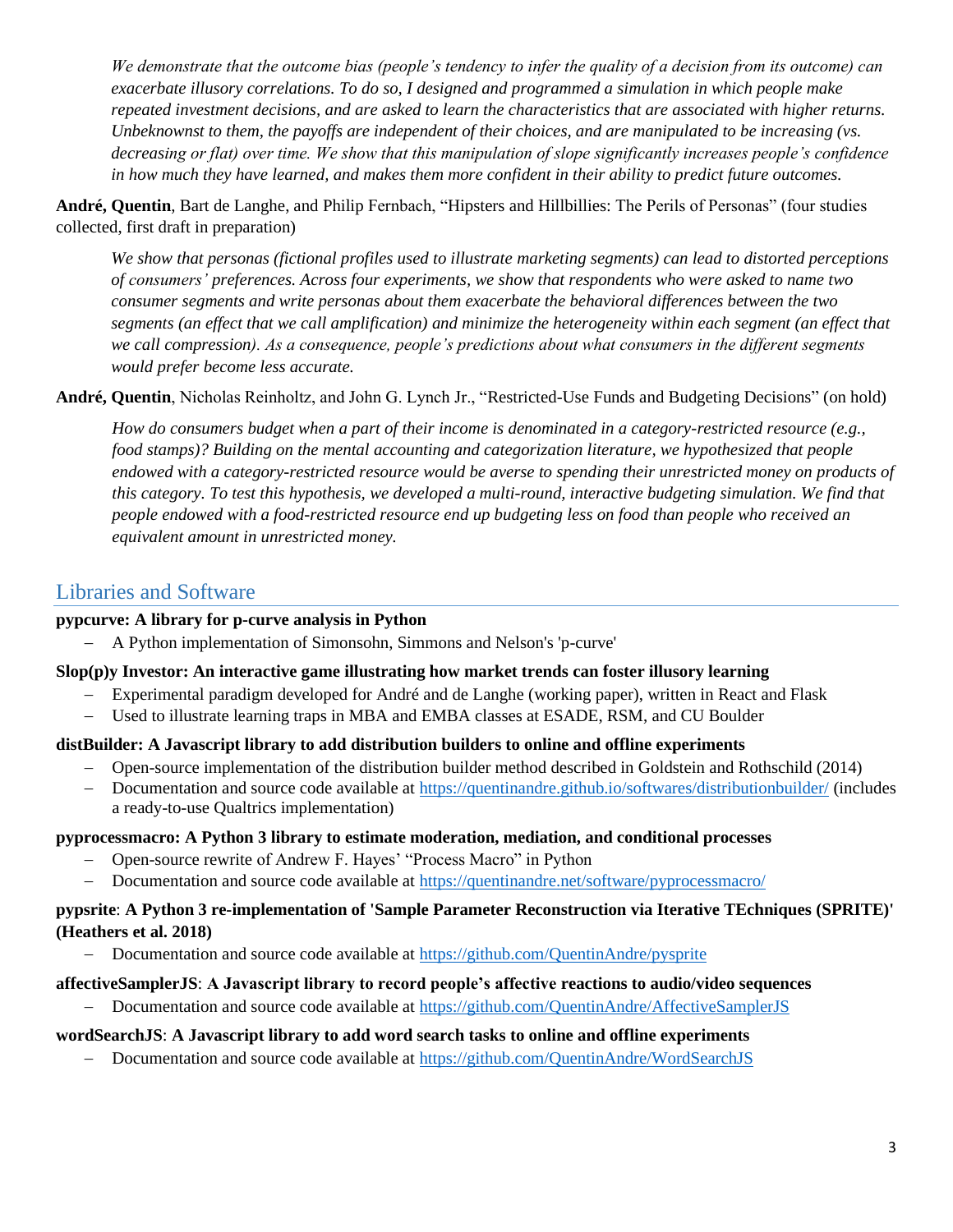# Conferences and Invited Presentations

- **Association for Consumer Research Conference**, Online, October 2021
	- − "Outlier Exclusion Procedures must be Blind to the Researchers' Hypothesis" (Session Chair)

## **Sauder School of Business, University of British Columbia,** Vancouver, Canada, April 2021

- − "Hipsters and Hillbillies: The Perils of Personas" (Invited Presentation)
- **The Data Colada Seminar Series**, February 2021
	- − "Can Consumers Learn Price Dispersion?" (Invited Presentation, video link: [https://www.youtube.com/watch?v=KhqY8D-8BLM\)](https://www.youtube.com/watch?v=KhqY8D-8BLM)
- **Society for Consumer Psychology Conference**, Huntington Beach, California, USA, March 2020
	- − "Slop(p)y Learning: When Market Trends Foster a False Sense of Understanding" (Session Paper)

## **Bocconi University**, Milan, Italy, November 2019

− "Slop(p)y Learning: When Market Trends Foster a False Sense of Understanding" (Invited Presentation)

## **Boulder Summer Conference on Consumer Financial Decision Making**, Boulder, Colorado, USA, May 2018

− "Restricted-Use Funds and Budgeting Decisions" (Paper)

#### **Rotterdam School of Management**, Rotterdam, The Netherlands, February 2018

− "Restricted-Use Funds and Budgeting Decisions" (Invited Presentation)

## **ESADE**, Barcelona, Spain, February 2018

− "Restricted-Use Funds and Budgeting Decisions" (Invited Presentation)

#### **Society for Judgement and Decision-Making Annual Meeting**, Vancouver, Canada, November 2017

- − "Can Food Stamps Reduce Food Consumption? The Unintended Consequences of Restricted-Use Funds on Budgeting Decisions" (Paper)
- − "Variance Spillover: Consumers Underestimate Differences in Price Dispersion" (Paper)

## **Association for Consumer Research Conference**, San Diego, California, USA, October 2017

- − "Can Food Stamps Reduce Food Consumption? The Unintended Consequences of Restricted-Use Funds on Budgeting Decisions" (Session Chair)
- − "Variance Spillover: Consumers Underestimate Differences in Price Dispersion" (Session Chair)

## **Symposium on Meaning and Alienation in Consumption**, Munich, Germany, January 2017

− "The Value of Meaning: How Job Satisfaction Affects Consumers' Perception and Use of their Earnings" (Invited Presentation)

## **Association for Consumer Research Conference**, Berlin, Germany, October 2016

- − "The Value of Meaning: How Job Satisfaction Affects Consumers' Perception and Use of their Earnings" (Session Chair)
- − "Removing This (or not), Adding That (or not): A Taxonomy of 'Healthy' Food Claims" (Session Paper)

## **Invitational Choice Symposium**, Lake Louise, Alberta, Canada, May 2016

− "When to Choose" (Discussant)

## **European Marketing Academy Conference**, Oslo, Norway, May 2016

− "The Value of Meaning: How Job Satisfaction Affects Consumers' Perception and Use of their Earnings" (Paper)

## **Society for Consumer Psychology Conference**, St. Pete Beach, Florida, USA, February 2016

− "Removing This (or not), Adding That (or not): A Taxonomy of 'Healthy' Food Claims" (Session Paper)

## **Open Course Initiative at INSEAD**, Fontainebleau, France, March 2015

− "Happiness in a Consumerist World: What Marketing Research Can Teach Us About Well-Being"

## **Transformative Consumer Research Conference** (ACR), Lille, France, May 2013

− "Low-Income Consumers" (Discussant)